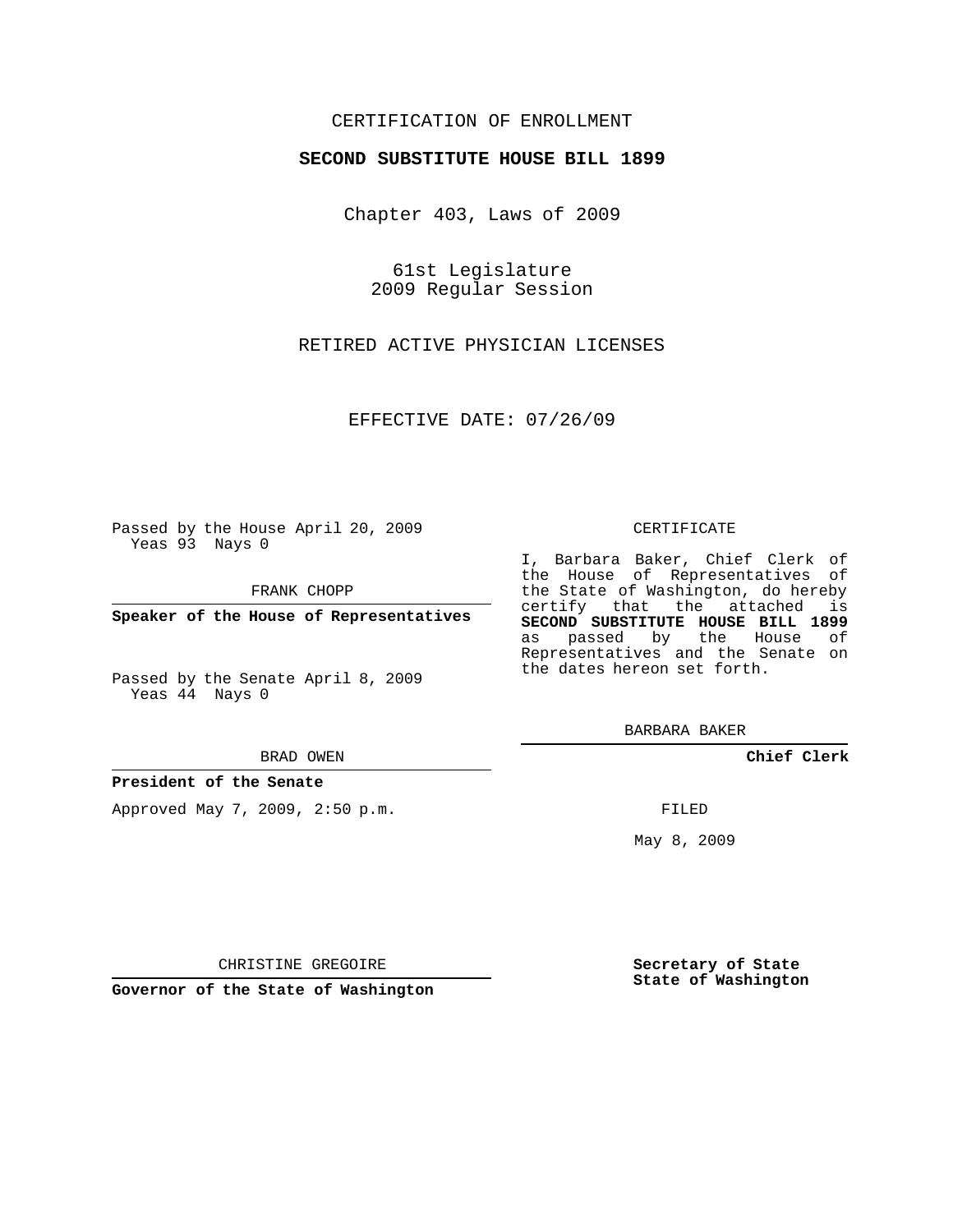# **SECOND SUBSTITUTE HOUSE BILL 1899** \_\_\_\_\_\_\_\_\_\_\_\_\_\_\_\_\_\_\_\_\_\_\_\_\_\_\_\_\_\_\_\_\_\_\_\_\_\_\_\_\_\_\_\_\_

\_\_\_\_\_\_\_\_\_\_\_\_\_\_\_\_\_\_\_\_\_\_\_\_\_\_\_\_\_\_\_\_\_\_\_\_\_\_\_\_\_\_\_\_\_

AS AMENDED BY THE SENATE

Passed Legislature - 2009 Regular Session

## **State of Washington 61st Legislature 2009 Regular Session**

**By** House Health & Human Services Appropriations (originally sponsored by Representatives Warnick and Hinkle)

READ FIRST TIME 03/02/09.

 AN ACT Relating to physicians holding a retired active license; amending RCW 18.71.080, 18.130.250, and 43.70.110; adding a new section to chapter 18.71 RCW; and creating a new section.

BE IT ENACTED BY THE LEGISLATURE OF THE STATE OF WASHINGTON:

 NEW SECTION. **Sec. 1.** The legislature finds that increasing the number of retired physicians who provide volunteer health care services is a cost-effective way to improve access to health care for many citizens of this state. Physicians holding a retired active license must currently meet many of the same requirements as physicians in active practice, including at least fifty hours of continuing education a year, despite the fact that retired active physicians may only practice a maximum of ninety days a year, are limited to providing primary care services, and are limited to providing such services only in community clinics that are operated by public or private tax-exempt corporations. This presents both financial and practical barriers for retired physicians who wish to provide health care services on a volunteer basis, barriers that are not as stringent in other states that provide similar licenses for retired physicians. It is therefore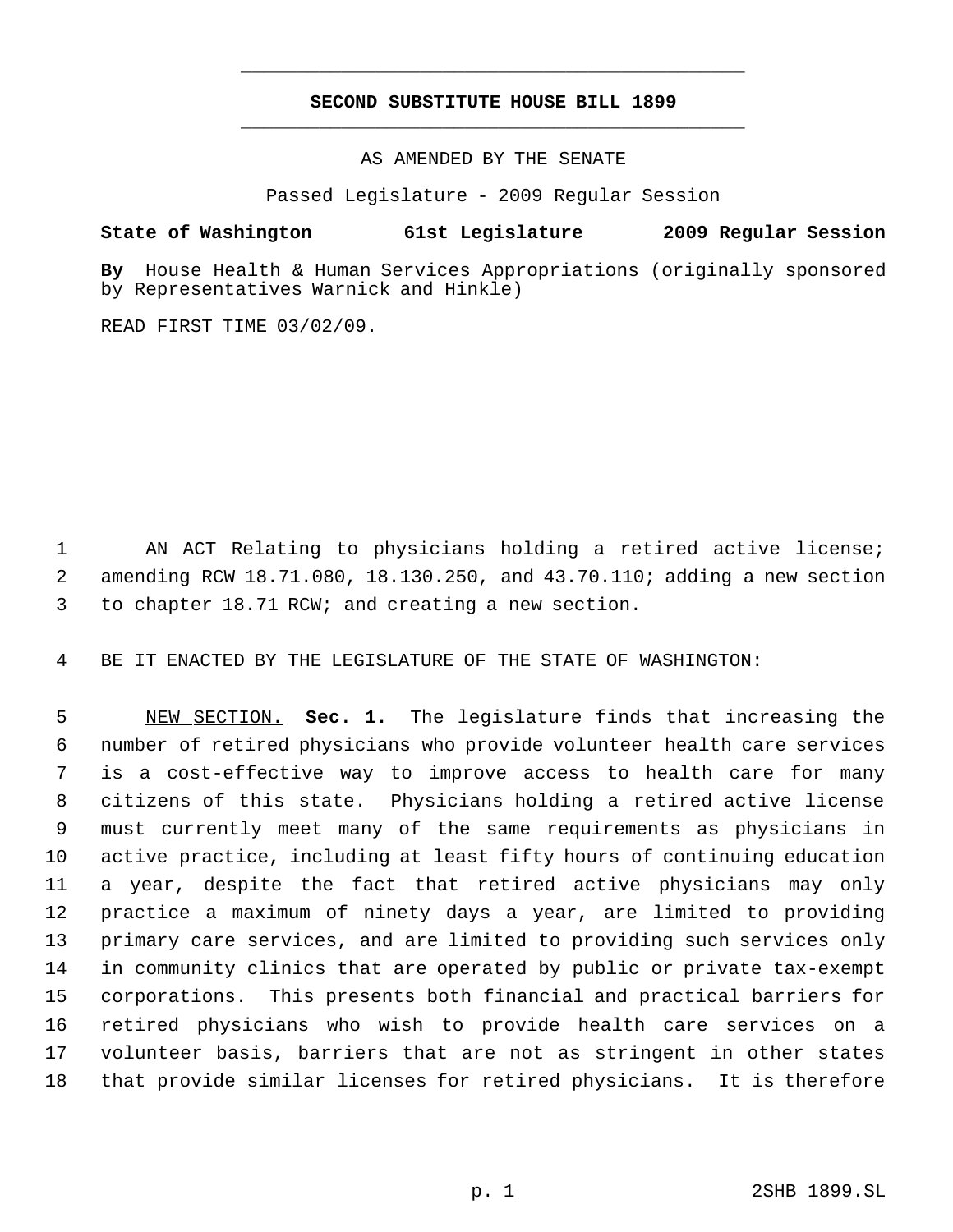the intent of the legislature to ease some of these barriers in a manner that does not adversely affect public safety.

 **Sec. 2.** RCW 18.71.080 and 1996 c 191 s 52 are each amended to read as follows:

 Every person licensed to practice medicine in this state shall pay licensing fees and renew his or her license in accordance with administrative procedures and administrative requirements adopted as 8 provided in RCW 43.70.250 and 43.70.280. A physician who resides and practices in Washington and obtains or renews a retired active license shall be exempt from licensing fees imposed under this section. The commission may establish rules governing mandatory continuing education requirements which shall be met by physicians applying for renewal of licenses. The rules shall provide that mandatory continuing education requirements may be met in part by physicians showing evidence of the completion of approved activities relating to professional liability 16 risk management. The number of hours of continuing education for a 17 physician holding a retired active license shall not exceed fifty hours 18 per year. The commission, in its sole discretion, may permit an applicant who has not renewed his or her license to be licensed without examination if it is satisfied that such applicant meets all the requirements for licensure in this state, and is competent to engage in the practice of medicine.

 **Sec. 3.** RCW 18.130.250 and 1991 c 229 s 1 are each amended to read as follows:

 The disciplining authority may adopt rules pursuant to this section authorizing a retired active license status. An individual credentialed by a disciplining authority regulated in the state under RCW 18.130.040, who is practicing only in emergent or intermittent circumstances as defined by rule established by the disciplining authority, may hold a retired active license at a reduced renewal fee 31 established by the secretary under RCW 43.70.250 or, for a physician 32 regulated pursuant to chapter 18.71 RCW who resides and practices in 33 Washington and holds a retired active license, at no renewal fee. Except as provided in RCW 18.71.080, such a license shall meet the continuing education or continued competency requirements, if any, established by the disciplining authority for renewals, and is subject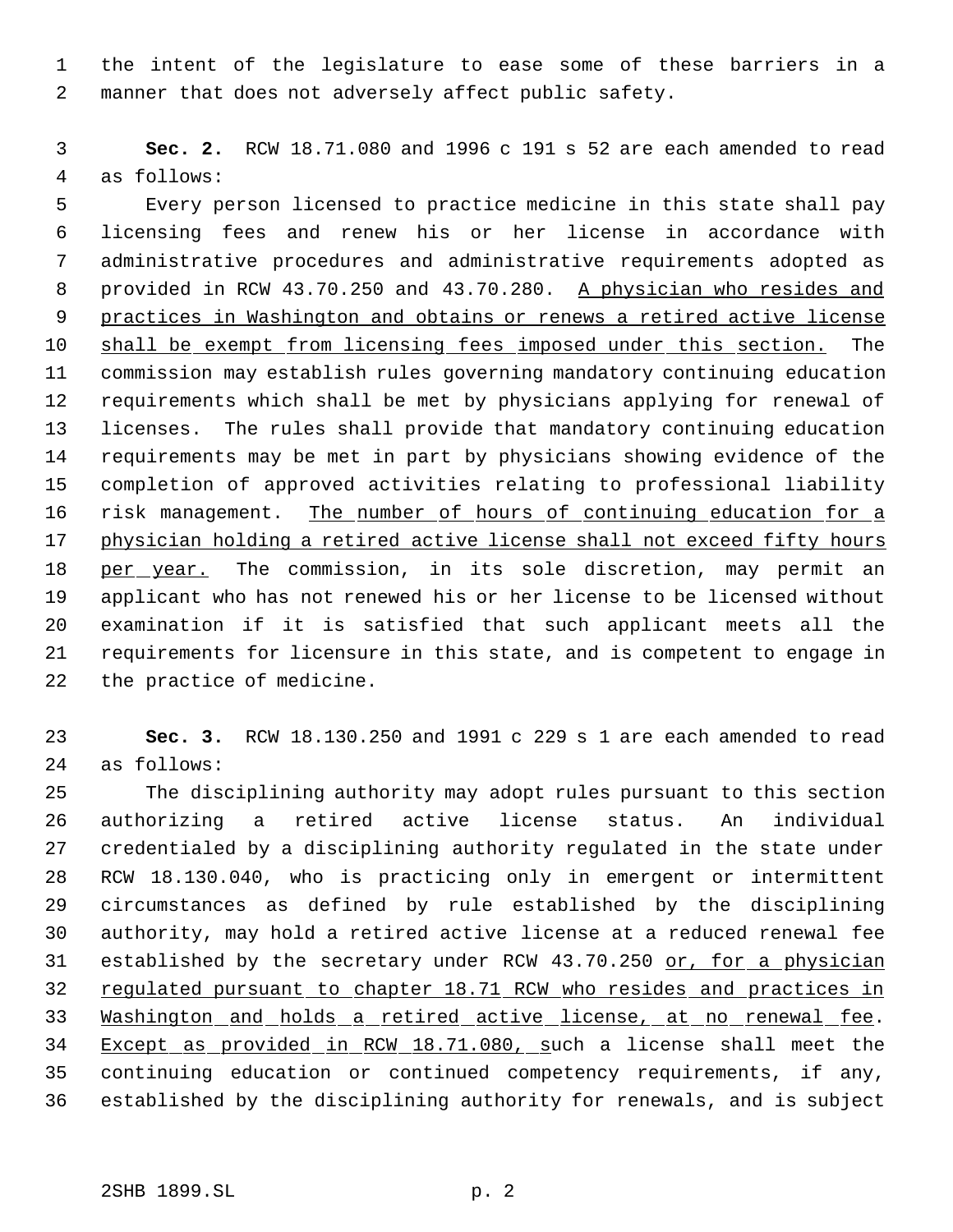to the provisions of this chapter. Individuals who have entered into retired status agreements with the disciplinary authority in any jurisdiction shall not qualify for a retired active license under this section.

 NEW SECTION. **Sec. 4.** A new section is added to chapter 18.71 RCW to read as follows:

 (1) The commission shall consider amending its rules on retired active physicians in a manner that improves access to health care services for the citizens of this state without compromising public safety. When considering whether to amend its rules, the commission shall, at a minimum, consider the following:

 (a) Whether physicians holding retired active licenses should be allowed to provide health care services beyond primary care;

 (b) Whether physicians holding retired active licenses should be allowed to provide health care services in settings beyond community clinics operated by public or private tax-exempt corporations; and

 (c) The number and type of continuing education hours that physicians holding retired active licenses shall be required to obtain. (2) The commission shall determine whether it will amend its rules in the manner suggested by this section no later than November 15, 2009. If the commission determines that it will not amend its rules, it shall provide a written explanation of its decision to the appropriate committees of the legislature no later than December 1, 2009.

 **Sec. 5.** RCW 43.70.110 and 2007 c 259 s 11 are each amended to read as follows:

 (1) The secretary shall charge fees to the licensee for obtaining 28 a license. Physicians regulated pursuant to chapter 18.71 RCW who 29 reside and practice in Washington and obtain or renew a retired active license are exempt from such fees. After June 30, 1995, municipal corporations providing emergency medical care and transportation services pursuant to chapter 18.73 RCW shall be exempt from such fees, provided that such other emergency services shall only be charged for their pro rata share of the cost of licensure and inspection, if appropriate. The secretary may waive the fees when, in the discretion